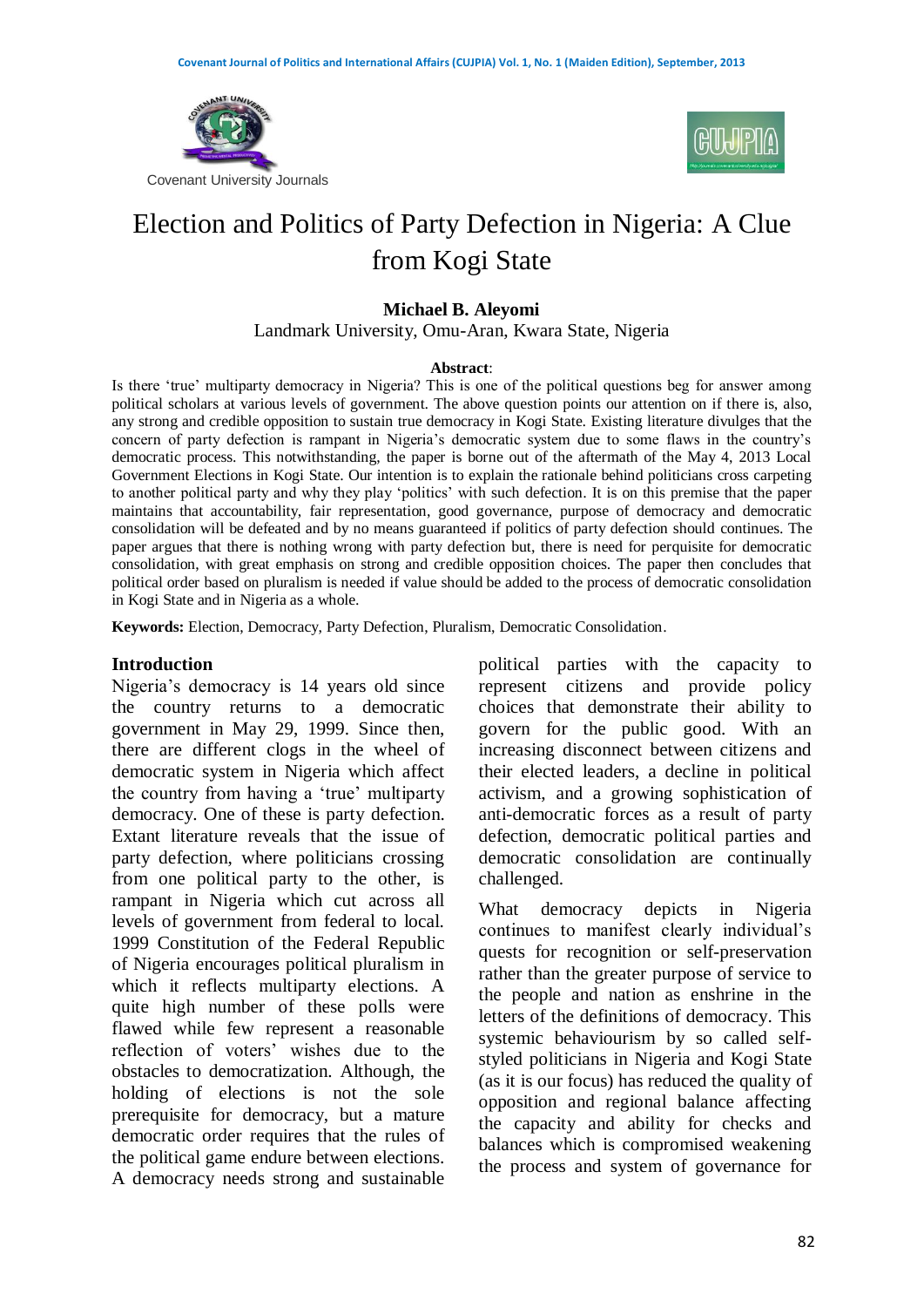probity (Smith, 2012). Nigerian democracy has witnessed series of political defections in the last 14 years of democracy with politicians decamping from one political party to the other. This development which is generally referred to as party defection, cross- carpeting, party-switching, floorcrossing, party-hopping, canoe-jumping, decamping, party- jumping etc are employed to mean the same thing as defection (Malthora, 2005; Mbah, 2011).This has become a permanent feature of the Nigerian nascent democracy, especially, in Kogi State Local Government Areas. Political party defection or partyswitching occurs due to myriad of reasons as resulting from personality clash, power tussles, crisis or division within a given party, disagreement on party's position on an issue, realization of one's personal political ambition, party leaders reneging on agreed issues of the political party probably on power sharing formula and divergent views on the operations of a political party's philosophy and ideology. There is nothing ideologically different in the manifestoes of all parties in Nigeria (see Abimbola and Adesote, 2012). The word "cross carpeting" in politics can only be relevant in a situation where parties have distinct ideologies and manifestoes. Some politicians take a deep plunge into politics and a political party because of their selfish interest and where their interest can be better served. Defectors from one political party to another hinged their decision on the dwindling fortunes of the party occasioned by its leadership crisis, lack of internal democracy and 'political' favouritism. All these reasons were the order of the day previously in Kogi State and most especially in the May 4 2013 Local Government (LG) elections.

The general view or rationale for party defection is not entirely wrong, but in a situation where the ruling party repeatedly enjoys a landslide victory or where the whims and caprices of a political party belong to a single or group of dictators by not allowing internal democracy to overrule personal interest is injurious to any democracy. The paper however posits that,

there is nothing wrong in people crosscarpeting if they do not find the programmes of their party in consonance with their ideals. It becomes dubious when politicians begin to mortgage their consciences as well as seek to pursue their private and selfish interest in the name of cross carpeting. This may have stemmed from the mere fact that politicians are poor and desperate to hold public office as a means of accumulating wealth. In advanced democracies, cross carpeting is done on principle, rather than on selfish and personal interest. What we are witnessing in Kogi State today is political prostitution which lacks political morality (see also Aziken, 2009). Our aim is not to come up with an explanatory framework on party defections in Kogi State and Nigeria as a whole, but most importantly to analyze a new framework and proffer explanations on why political party defection has become an increasingly permanent feature in Nigerian democratic experience. Then, find an escape root towards a secure future for democratic process in Nigeria.

# **Kogi State: Historiography and Party Affiliation**

Nigeria was a colonial creation since 1914 amalgamation of the Northern and the Southern protectorates. The country is endowed with different and incongruent ethnic groups (Omotola, 2008). To enhance integration and forge sustainable sense of nationhood and development of these disparate groups was the creation of states from the then three regions – Northern, Eastern and Western to thirty six states. Kogi State was borne out of the process of administrative and political structure of Nigerian federalism in August 27, 1991 from part of Kwara and Benue States. The attendant search for autonomy by each group and transformation of identity politics according to Omotola (2008), culminated to exert irresistible pressure on the state to adjust and readjust in many respect. People believe the surest way to gain access to the 'national cake' is the demand for state creation because state is the mean locus of revenue allocation in Nigeria.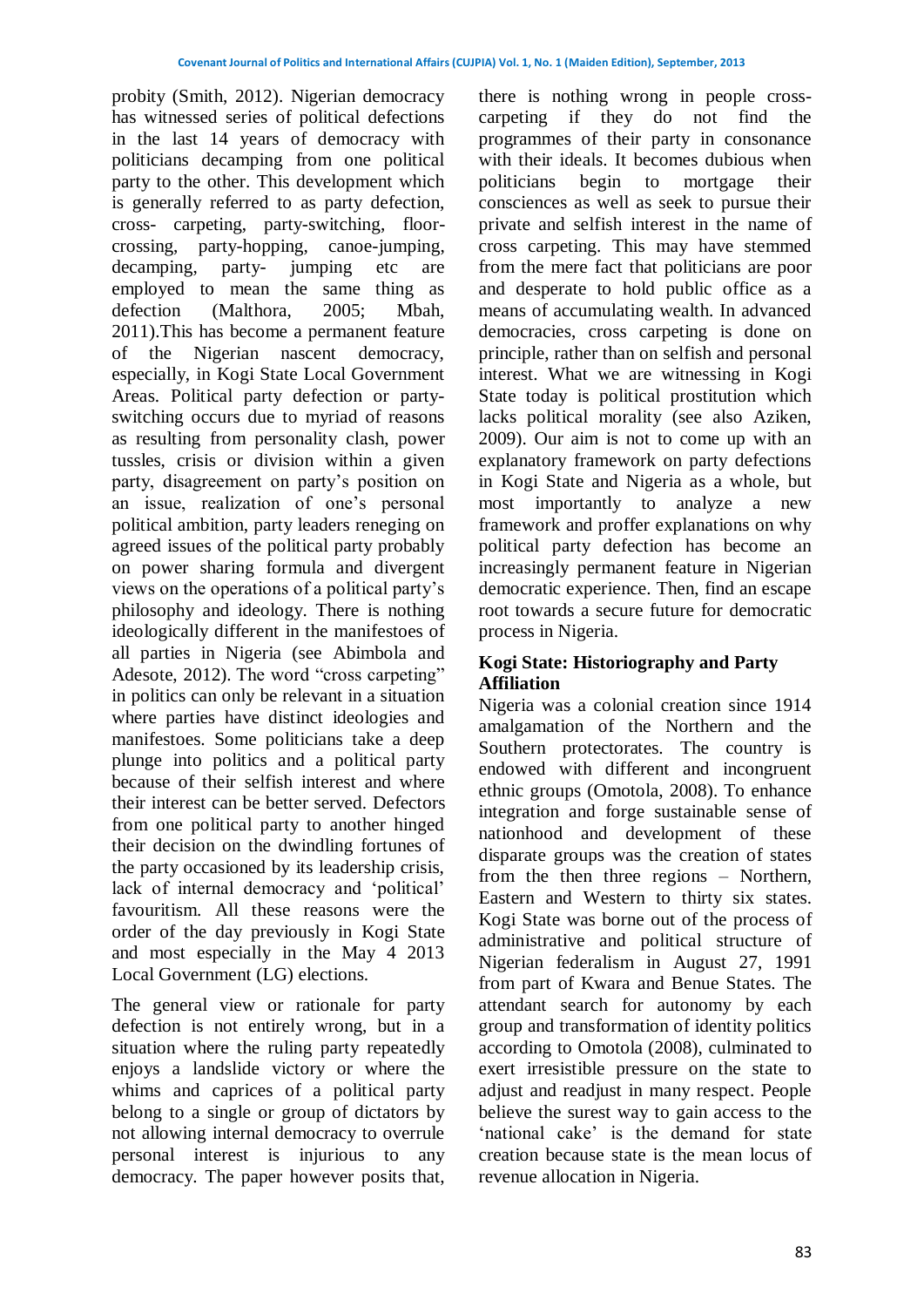Kogi is a heterogeneous state that is shared between three main ethnic groups who, interestingly, dominate each of the three senatorial districts. The eastern part of the state is mainly populated by Igala/Bassa people. The Igala people, not only monopolized the highest political office in the state, but also has been producing Governor since inception; while the Ebiras hold sway in Kogi Central with a minority group known as Ebira-Koto; and the Western Senatorial district is dominated by the Okun, the Yoruba speaking people, with Oworo and Nupe people as minorities (Yusuf, 2006; Omotola, 2008). Its capital is located on the confluence of Rivers Niger and Benue at Lokoja.

The political composition and party affiliation is not different from squandering of hopes that accompanied the creation of Kogi state. At the inception of the democratization process in 1999, renewed faith and political hope seems elicited but as it is presently in the state, majority of people have lost hope in the democratic process in the state and even in Nigeria as a whole. The above statement is not unconnected with the charade way and manner the May 4, 2013 LG election was held. Serious questions needed to be asked if truly there is political pluralism in the state. There are three major political parties (PDP, ACN and CPC), among others, in the state. These parties are just there on paper but in the real sense, there is a one party state – the ruling PDP. Events in Kogi State since 2003 suggest that political pluralism has largely compromised which serve as a pointer to increase rate of party switching. The state has not been working towards a healthy democratic state. Credible opposition choices, however, have not always guaranteed and unfortunately, the progresses in the political arrangements of the polling accompany by lack of any alternatives or even counter forces to the ruling party.

This brief examination of Kogi history and opposition groups indicates that the consolidation of multi-party democracy is

still a long way off in Kogi state and Nigeria as a whole. Elections are not about charismatic leaders espousing little by the way of a policy platform. Nor should democratic polls merely require voters to select one ambitious political clique from another but it is an attempt made to brainwash electorates that politics is a leveler. Electoral contests cannot just be about a population offering predictable loyalty to the movement that historically won liberation for their society. Until Nigerians are offered a genuine choice between competing policy programmes, then 'true' multi-party democracy remains a distant goal.

# **Politics of Party Defection: The Effects**

The democratization process in Nigeria, following the successful completion of what Omotola (2008) called "the longest and most expensive transition program in the country (1986-1999)" with the handing over of power to Chief Olusegun Obasanjo who was democratically elected and sworn in on May 29, 1999, radiates new hopes and faltering prospects (see Aremu and Omotola 2006). One threatening dimension is the unprecedented rate of political party defections. Party (political) defection or cross-carpeting certainly predates Nigeria's independence and is older than her sovereignty. However, this has been shaped and sharpened by colonialism and sustained by the structures of post-colonial state (Mbah, 2011). It was colonialism that set the pace for modernization and economic development in Nigeria, while dramatically changing the existing patterns of social, political and economic interactions among peoples and groups. Colonialism had far reaching and uniform impact on the development of the character and behaviour of Nigerian ruling class. There are two ways the defections occur. First, there is great movement of politicians from different political parties into the ruling party towards the time of the general elections. The idea is to participate in party primaries of the ruling party. The second movement starts after the party primaries. At this point those who lost in the party primaries move to their former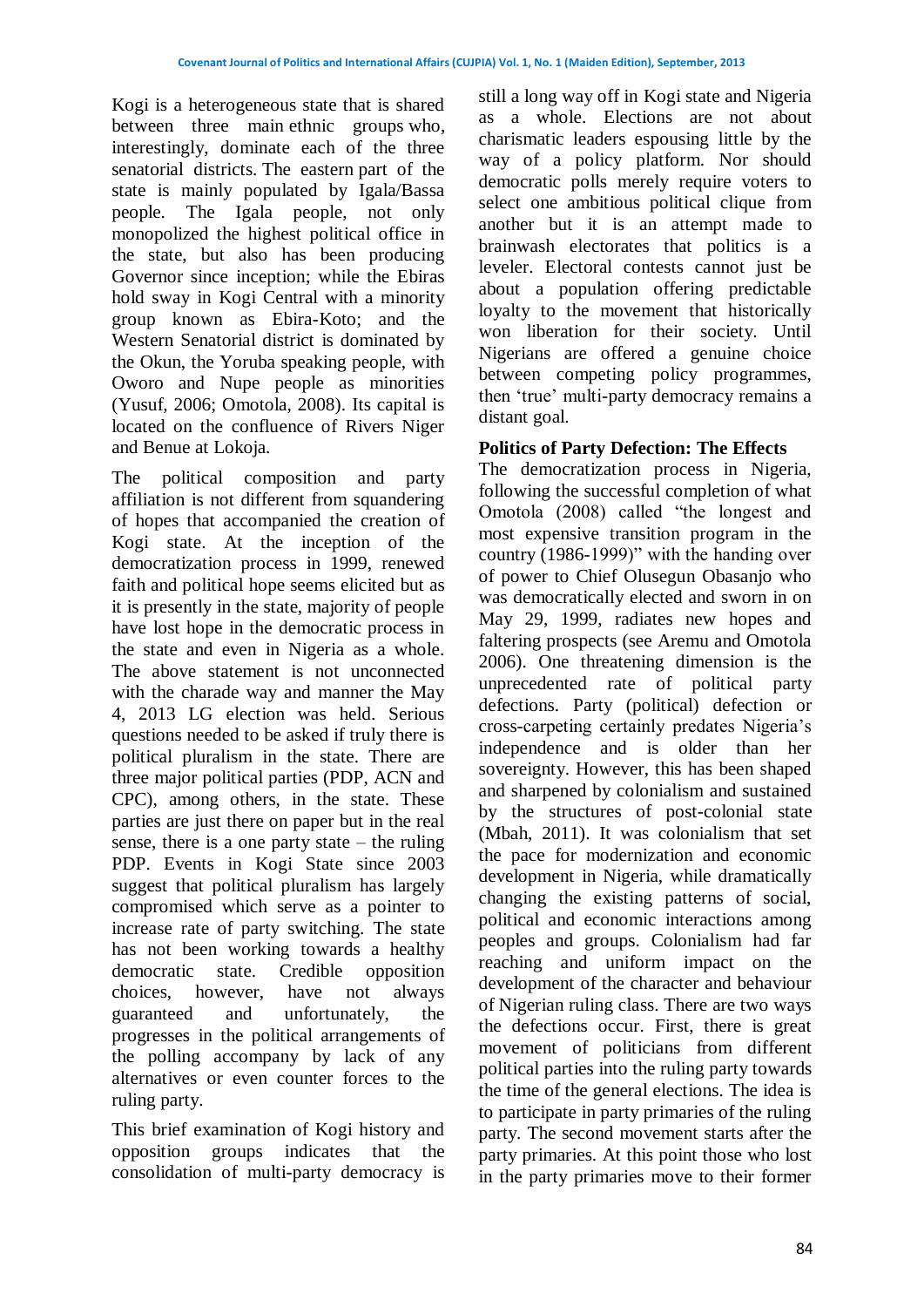parties or to new ones or even to form a new party under which they intend to contest the coming elections. Our clue from Kogi State is premise on the latter. Virtually in all the 21 LGs in Kogi State, politicians who felt cheated and short changed in the conduct of the 'selection process' called primary election decamped the ruling Peoples' Democratic Party (PDP) to join an alternative party (Bello, 2013). Some of the chairmanship aspirants who decamped due to the above reason include among others Hon. Olamife Ade-Raphael from Kabba/Bunu LGA, Hon Olumoko Funsho from Ijumu LGA. The duo joined Action Congress of Nigeria (ACN). Apart from the chairmanship positions, the councillorship aspirants on the same platform were not left out. Their cross-carpeting, except few councillorship positions, was not rewarded as they were not elected in a highly described sham election.

Political defections on the other hand, take place outside the walls of congress and the actors are not elected members of legislative body. This act is for local politicians, not elected political office holders (Kamara, 2012). In the society, there are people of immense influence who can galvanize popular support in their communities. Having the support of such people in a political party brings good accolades to the party in the area of electoral advantage. The success of a party in a certain area depends to a great extent on their support. These people according to Kamara (2012) are known as populist leaders who are more powerful than the electorate. To win the support of such people brings rewards to the party at election time. The governing party therefore always tries to weaken an opposition party by persuading such community leaders and buy them over to the government side as it brings benefits to them (ruling party). Must a governing party at all times weaken the opponent? If a political leader wielding political power cannot show that he has power, then he may just as well pack up and quit the stage as unfit for leadership. This is what the people of Kogi State learned and witnessed from the political theater of Capt. Idris Wada, the Governor, during the May 4, 2013 LG elections. He threatened to show all the political office holders - commissioners, special assistants, board members and head of parastatal - the way out of the government if they failed to win their ward for PDP in the local government election, stressing that they are in the government because they are members of the ruling party (Adebayo, 2013). Another significant oppression to the opposition by the ruling government was the appointment and imposition of a ruling PDP card carrying member, Hon. Ayo Abraham Olaniran, who one time contested the House of Assembly primaries in Kabba/Bunu constituency as the Kogi State Independent Electoral Commission (KOSIEC) Chairman. The state government made use of state apparatus to suppress the opposition. KOSIEC refused to display and publish copies of voter's list for verification before the election which negates the 2010 Electoral Act, among other obvious irregularities to the detriment of the opposition.

Lack of viable party ideology in Nigeria is a serious *raison d'être* for cross-carpeting. The PDP, Action Congress of Nigeria (ACN), Congress for Progressive Change (CPC) and among other parties in recent times continue to exert authority with the large numbers of decampees, especially in the battle for supremacy. Of course, these choices could be strongly influenced by a large number of politically motivated reasons. Policy disagreement, politics of godfathers, tribal and regional sentiments and personal conflicts are but a few of such peccadilloes (Bakare, 2013). In time past, we usually witness the occasional parliamentarian cross carpeting (see Mba, 2011), but in the present day, it is like a virus. The alarming rate of defects to another party cringes on the lack of strong party political ideology. Political parties in Nigeria are not driven by any ideology other than making money. They all claim to be democratic just to deceive the public. Yes, majority carries the vote, but it must not be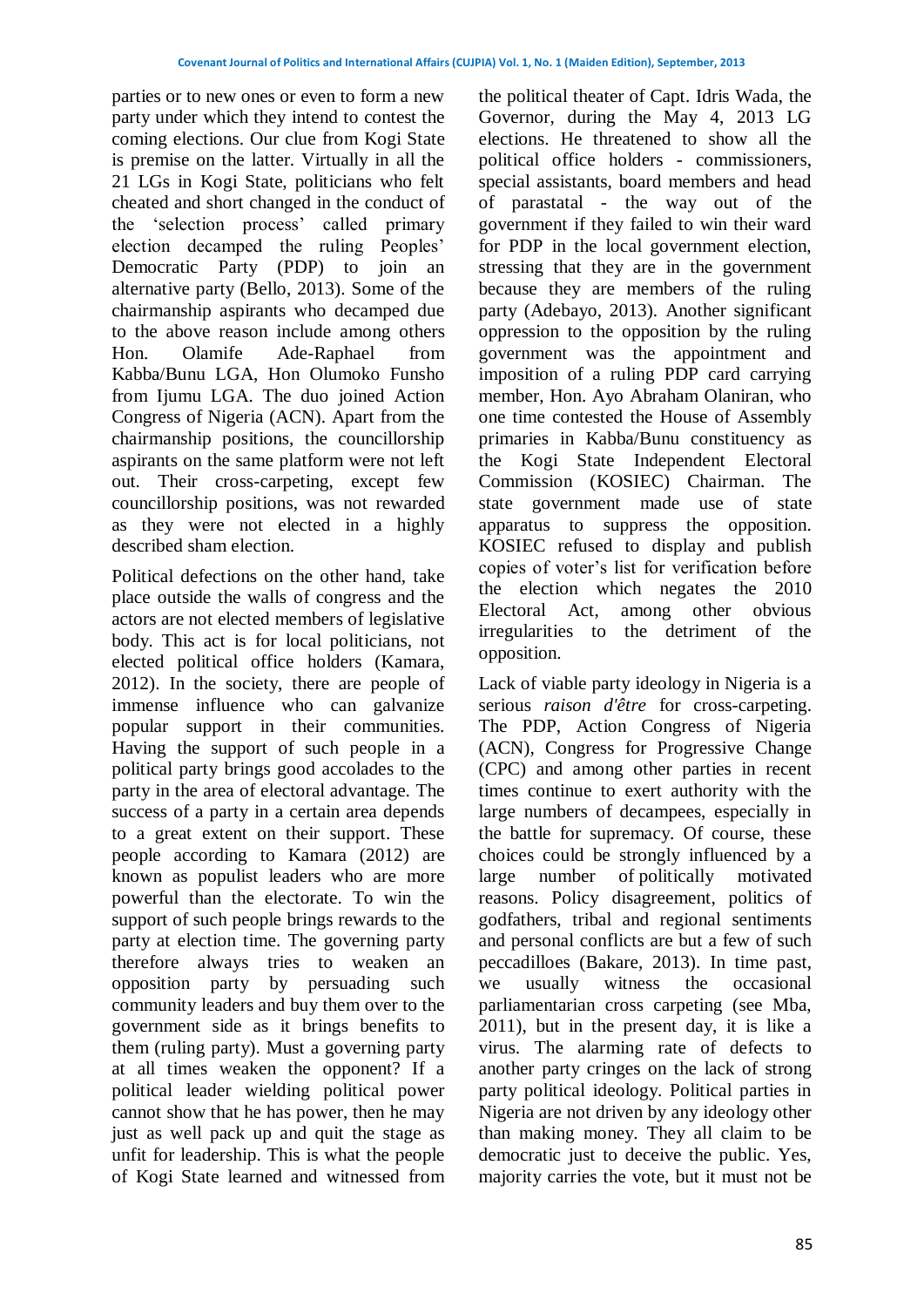a majority made up of zombies or illiterates (Robinson, 2010). It is obvious that one cannot play honest party politics in Nigeria unless he is ready to discard some principles that may not go well with his party. Unfortunately there are some principles one cannot part with, even after becoming a member of a political party because Nigeria's democracy is still fashioned towards military mentality and tied with regional interest. One may have decided not to lie or be involved in rigging elections. As far as Nigeria politics is concerned, politicians find delight in lies. It is anti-party to proclaim that opposition party is performing well even when it looks so obvious. Despite all pretences to the contrary through their manifestoes, as much as the superficial classifications as the "left" and "right", "progressive" and "conservative", Nigerian parties seem to be bereft of clear ideological commitments. Whatever the case, it is important to note that at the very heart of the success or otherwise of political party is the important question of political ideology (Omotola, 2009). The ideological principle of political parties in Nigeria is all about politics of 'winner takes all' syndrome.

The unfaithfulness of some politicians to philosophical level of their party is another reason for cross carpeting. Many sign up to one party or the other as students or as young professionals, trade unionists or whatever. And they usually continue to be members of the same party for the rest of their lives. They doggedly stick with their party through thick and thin. They stay despite occasional or regular conflicts with fellow party members. They stay even when they think their party has made mistakes. They stay even if their party does not provide them with the advancement they feel they deserve. According to Okolabah (2011), many stay because they see their parties as the bigger picture and any disappointments or tensions that their parties inflict on them as the smaller picture. This could only have happened in advance countries like US and UK where politicians would never have an illusion of moving to

other parties because other parties cannot satisfy them on a philosophical level (see also Okolabah, 2011). In Nigeria, most especially, Kogi state, the complete reverse is the case. Most Nigerian politicians are cantankerous losers. Most are bad tempered who are always complaining and feel entitled and relieved to prestigious jobs in perpetuity. Cross carpeting comes very naturally to them even when they are founding fathers of various parties they flounce off to join a new party. Some chairmanship aspirants in the May 4, 2013 LG election in Kogi state abandoned their original parties in because they did not get the rock- solid assurances they required from the powers-that-be and want to maximize their chances of becoming chairmen.

The truth is that many who have found it expedient to dump any party will opportunistically flock back if the party they dumped wins the election. This is where politicians play politics with defection. Nigerian grandees specialize in this kind of aggressive, shame- free jockeying for eternal relevance; and some, to be fair, do not even have to do any jockeying at all. On reflection, we could criticize politicians for behaving like spoiled sports stars who have no serious plans for developing the nation. But one could vividly understand why they are so lamentably fickle, mobile, ruthless and shallow. Nigeria is not a place that encourages good behaviour or deeply held convictions. This is a country where decent and potentially productive folks are oppressed and excluded. People who try to cling to ethical codes are regarded as mad, daft or suicidal (Aleyomi, 2012). Nigeria is a country in which unbecoming conduct delivers fantastic benefits, so can one totally blame those who decide to go with the flow for survival's sake? However, the development of dishonest traits in some politicians resulting in the tainting of good and credible democratic practice is a serious underlying problem with political party defection (Hoeane, 2008).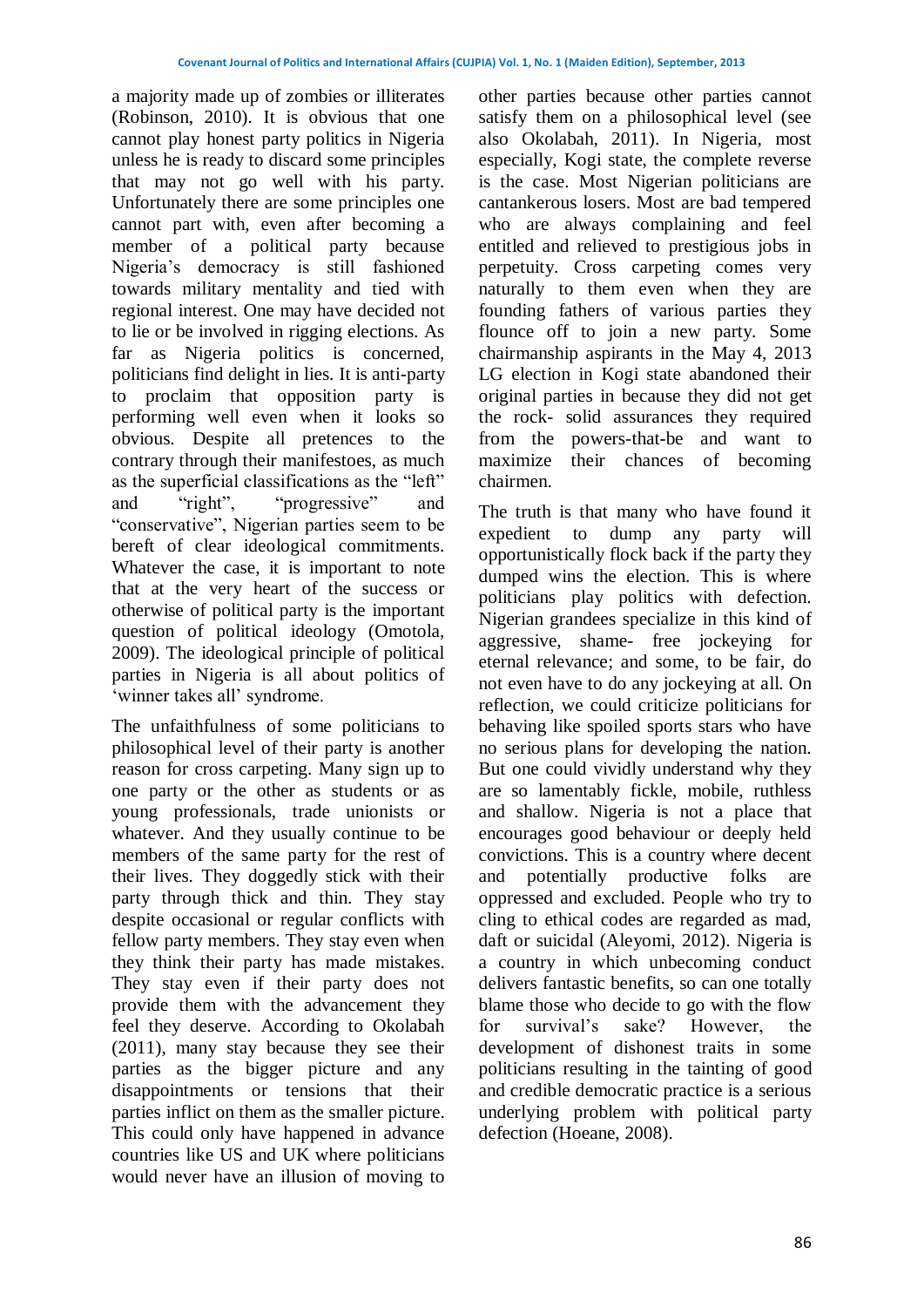Another important reason for party defection is lack of party internal democracy. Intra party democracy signifies the active participation of all party members to contest any position both within the party and for public offices. Since 1999 when Nigeria joined the comity of democratic states, political parties have faced the problem of nondemocratic practices. The expectation generally is that since the country has embraced democracy, its political parties must be democratic not only externally, in their goals but also democratic internally in their organizational practices and behaviour (Mbah, 2011). Political parties across the states take advantage of conflict in opposition parties, internal rancour, power tussle and bitter rivalries to woo disgruntled members to their fold, while others take advantage of a weak or lack of virile opposition to strengthen existing members and win bystanders desirous of changes and development (Bakare, 2013). This is the Nigerian situation, keenly handled the Nigerian way. Political parties are one of the institutions that carryout and actualize the democratic principles in any organized democratic society. They have to perform a number of 'institutional guarantees' to effectively discharge what is expected of them in any democracies (see Aleyomi, 2010). Intraparty democracy is one of the institutional requirements. Before a country can be sanitized and developed, there must be a number of internal sanitation and development in the prospective parties that look forward to form government in such society. Internal democracy describes a wide range of methods for including party members in party deliberation and decisionmaking. Some advocates for intra-party democracy argue, on a pragmatic level, that parties using internally democratic procedures are likely to select more capable and appealing leaders, to have more responsive policies, and, as a result, to enjoy greater electoral success. Some, moreover, converge on the premise that parties that "practice what they preach," in the sense of using internally democratic procedures for

their deliberation and decisions, strengthen democratic culture generally (see Abia, 2013). This was not the situation in Kogi during the May 4, 2013 local government election. Many decampees from PDP to opposition parties blame lack of party democracy in the PDP most especially, choosing party candidates for election in their primary elections (see Bello, 2013).

Constitutional ambiguity and loophole is another serious reason for party defection. In the last decade of democratic governance in Nigeria, the country has witnessed series of carpet crossing, with politicians jumping from one party to the other especially to the ruling party, the PDP. This development has generated heated debates on whether the constitution should allow carpet crossing or not. The 1999 constitution did not address the national question and other nagging issues pertaining to Nigerian federalism simply because Generals Abacha and Abubakar did not intend to put in place a democratic government based on popular consent (Mbah, 2011). While Abacha was looking and drafting 1999 constitution *ab initio*, for self succession, Abdulsalam Abubakar saw it as a mechanism for quick handover to civilian elected democratic government. Be that as it may, the process that culminated in the drafting of 1999 constitution ignored the structural issues that have bedeviled the country's ability to enthrone a truly accountable, transparent and democratic political order (Mbah, 2011). Consequently, it produced a draft that was full of ambiguities, which have led to the increasing rate of party defections immediately it came into operation, in May 29, 1999 (see sections 68(1) and 109(1) of the 1999 constitution).

There are various lacunas in some sections in the 1999 constitution that have provided an escape root for politicians to 'party switch' anyhow. Section 68 (1) (g) of the constitution states a member of Senate of House of Representative may vacate his seat if:

> "being a person whose election to the House was sponsored by a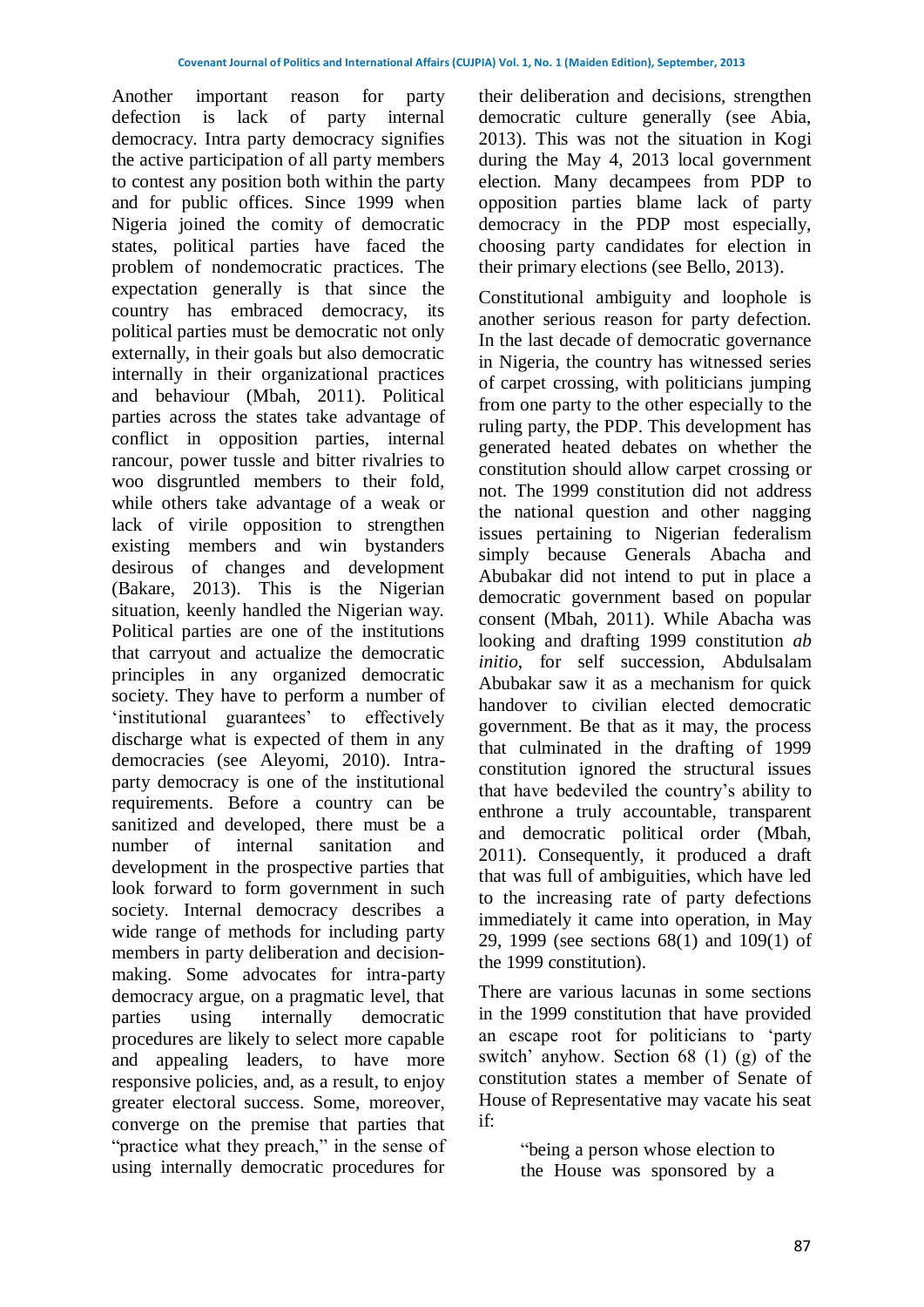political party, he becomes a member of another political party before the expiration of the period for which that House was elected; Provided that his membership of the latter political party is not as a result of a division in the political party of which he was previously a member or of a merger of two or more political parties or factions by one of which he was previously sponsored". (1999 Constitution of the Federal Republic of Nigeria).

Notwithstanding the above constitutional provisions, the last part of the section gave an escape root and platform for many politicians to cross-carpet since there are always divisions within the political parties. The ambiguity of the constitution caused defections among Nigerian politicians to be on the increase, with the greatest casualty being the opposition parties. The politician who decamped in Kogi state during the local government election to either the ruling party (PDP) or opposition parties justified their action on the grounds that series of irregularities occurred during the primary elections of parties most especially the PDP. After all, the 1999 constitution does not have a perfect definition of crisis or division that could cause defection or cross-carpeting. Politicians defect to another party to prosecute their political ambition. This situation is so peculiar because politics is primarily concerned with the sharing of huge scarce resources which makes the struggle for state power brutal among various competing groups.

Cross carpeting from one political party to the other may seem graceful to those who are doing it, but it is rather harmful to their integrity but maybe profitable to their vices and personal aggrandizement which contaminates the future of democracy. In a civilize democracy like England, France, Germany, even USA where we borrowed our dispensation and governance, party defection is frequently not common. Even, in some Africa countries like Ghana,

Liberia, Guinea such tendency is in a very low threshold not even advertised or promoted as we are ceremoniously doing in Nigeria. Apart from daunting the democratic sustainability, it also affects the political progress and stand of the decamped politician. What happens to the hierarchy and structure of the party which membership and status should be determined by an individual party membership standing as a criteria? It is rather impossible for a politician to join a political party today becoming a member number 15,001 for instance and move straight away to the top echelon bypassing all those ardent members who have worked hard to preserve the party's integrity. An individual who moves from one party to another engages in political prostitution because he is not different from a man who moves from one woman to the other always leaving them in pain and sorrow, as well as women who do the same (see Odum, 2002). It is common sense to note that individuals or people who changes friends all the time cannot be trusted because it ends up in betrayal. Politicians indulging in party switching are just betraying their conscience and the integrity of our democracy (Smith, 2012).

Cross-carpeting by non politician no doubt poses a threat to the stability of the multiparty system; it is arguably as a result of the malaise in our democratic system, evidenced by the bankruptcy of political belief, policies and ideals in the ruling and opposition parties most especially in Kogi State. Party defection has impacted negatively in the process of consolidating democracy under unwarranted situations of plethora defections among party members. The intimidating potentials of the opposition parties in Kogi are thoroughly overbearing to the PDP. The party (PDP) structural alignment not to meet the yearnings of the people by providing a sense of belonging to some minor and major stakeholders in the State is second to none. This is responsible for the reasons while some opposition parties' members in Kogi are angling not to join the ruling party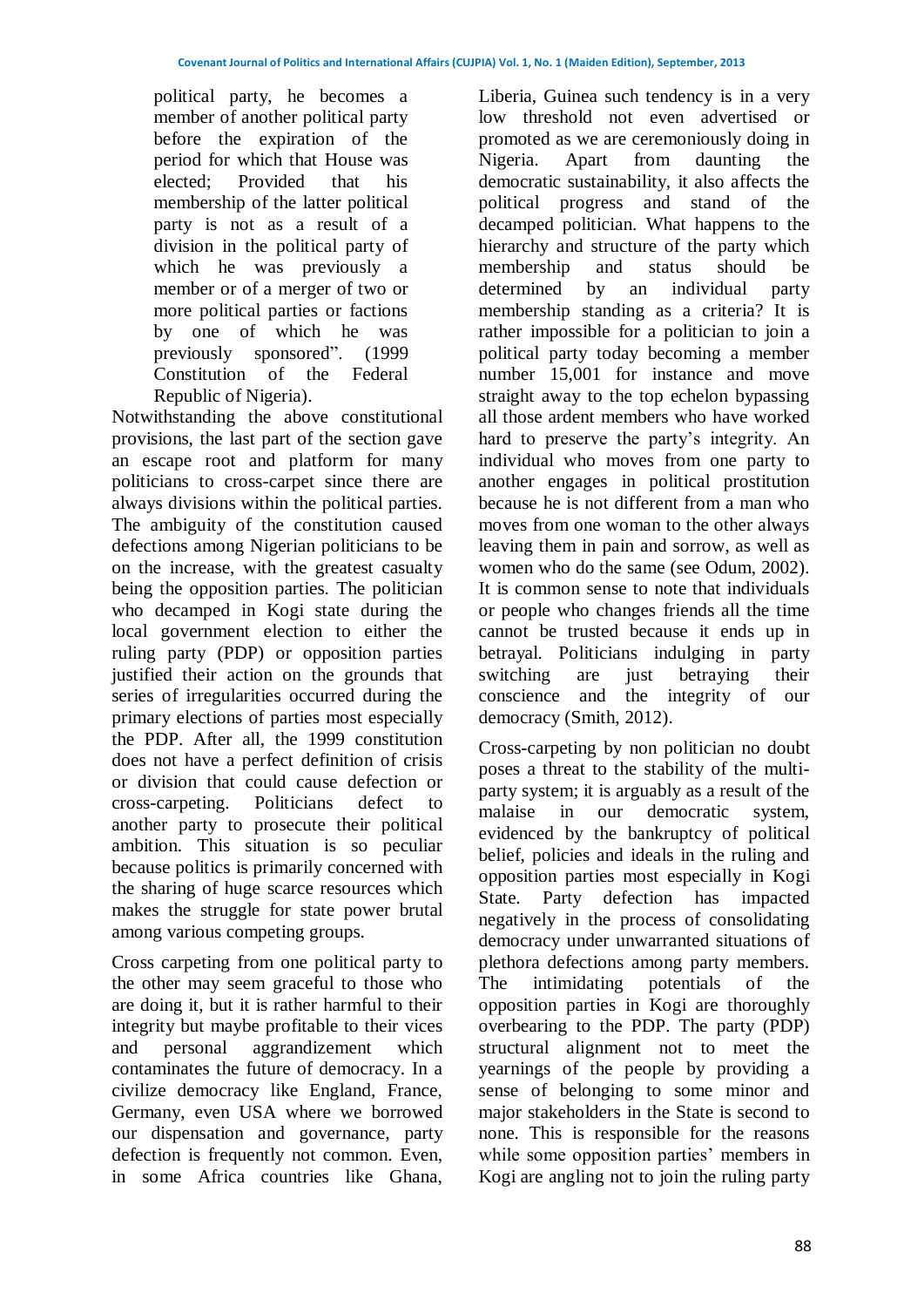who is purely for self aggrandizement rather than attempt to build a strong party structure. And on the other hand, some politicians believe in their hanky-panky traits. This trend tends to make caricature of democracy and belittles the spirit of opposition parties and democratic consolidation in Nigeria. Political party defection is sufficient enough to lead to outright political instability if not checked.

The hallmark of the unstable and violent headship enjoyed from the People's Democratic Party in Kogi is the political foolishness and leadership inexperience of the former Governor of the State, Ibrahim Idris. The most intriguing aspect of this phenomenon in a state like Kogi has been the participation of the youth, who until recently had stood largely outside the political stream, in election violent with localized concerns and predominantly conservative political outlook. This is not a sudden event, it has its root in the momentous and quality effort laid as foundation by the successive Kogi government since 2003 coupled with heinous activities of some 'do or die' politicians. The youths' hostile conditions during the 2013 local government election in Kogi state encumber not so much transition to democracy as the consolidation of enduring democracy in Nigeria.

# **Towards Securing Nigeria's Democratic Future**

The concepts of democratization have been extensively debated in the literature over the years. Whitehead (2002:26) observes that if democracy itself is an essentially contested concept, then democratization "cannot be defined by some fixed and timeless objective criterion". However, democratization is generally seen as the movement from authoritarianism to a stable democracy, which ideally should transform various aspects of national life for the better. On the other hand, Osaghae (1999:7), defines democratization as "the process of establishing, strengthening, or extending the principles, mechanisms and institutions that define a democratic regime". For Whitehead (2002:28), democratization is a complex process that involves "political competition and the transition from one state to the other can be brought about rapidly, unambiguously and permanently, provided some of the prescribed institutional changes are implemented." The effective functioning and sustenance of such a society largely depends on the institutionalization of key elements that discourage party defection and enthrone political stability. It also requires an open, free, and independent press that provides alternative sources of information, education, and socialization while holding the government accountable for its actions and inactions.

There is also need for the rule of law, which includes the political equality of citizens and the protection of their rights not minding party affiliations (ruling or opposition parties); and the availability of an independent judiciary within a culture of respect for judicial pronouncements by the other arms of the state, particularly the executive. These are not as simplistic and straightforward as they seem because they require the existence of people with democratic mind-set, capable of managing these structures and institutions in line with democratic demands. But often, these requirements are grossly lacking, especially in developing countries including Nigeria. For example, the press is not only dominated by state-owned media. The rise of independent media, both print and electronic, has been unable to completely transform the political landscape (Omotola, 2008), although it had a positive impact on the political terrain. Media activities are still censured, and media practitioners have been constant victims of state violence through closure, seizure, and unlawful arrest and detention even under a "democratic" regime. Core political actors have also been known for the flagrant violation of rules in order to remain in power, as the 2007 general elections showed. There is no separation between state and ruling party. Reports of Kogi LG election recently conducted in 2013 and the resulting political impasse and sham conduct and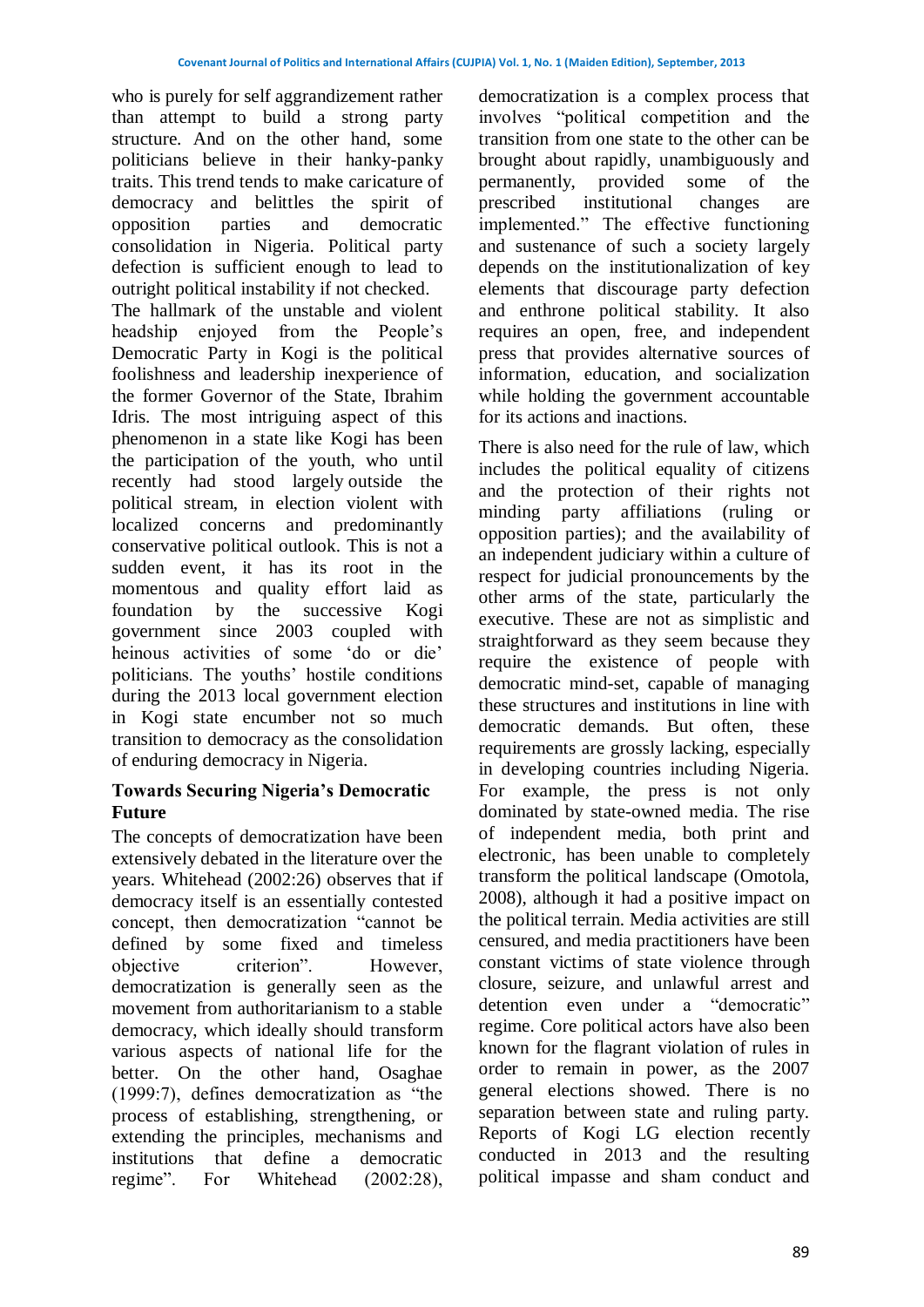announcement of election results confirm this (Bello, 2013). The perverse manifestations of these requisites for democratic and political development have tended to cripple efforts at securing better future for Nigeria's democracy.

The issue of party defection or cross carpeting is becoming vital and a serious threat to democracy in Nigeria with special significant increase in Kogi State which must be faced squarely. According to Smith (2012), one cannot be disgruntled over the end of the story without having been disgruntled at the beginning over the poaching of politicians because of the purchase of votes. Often, he who sowed wind ends up reaping a storm. Nigeria does not need insecure individuals or so called politicians with many tricks up their sleeves to promote personal agendas and self patronage at this point in time when the country is at the phase of its 'Transformation Agenda' but needing people with integrity and sincerity of purpose exhibited in their conduct to garner the respect of the people to moving the nation forward. When any one political party moves this far poaching or close to elections accepting members switching from another party, it makes it nearly impossible for the political system to deal constructively with the country's diversities which is affecting unity. It is morally questionable, and will always leave a bitter taste in the mouth of our politics, but it seems individuals have chosen between survival and extinction from the political and social landscape for self-preservation.

Despite such moves creating chaos and mistrust in our politics, there is no political will among the parties and the system to amend the law and disable such changing of party jerseys. Today, the public (Nigeria electorates) does not expect much from politicians, hence moral condemnation is unlikely as a sanction. That is why the leaders of parties must foremost take responsibility for personal policy and take care who they recommend in joining their fold ensuring it is not with hidden agendas.

All these can be achieved considering the following suggested way out or recommendations.

It is abundantly clear that lack of internal democracy among the Nigerian political parties is one of the reasons inhibitive to democratic consolidation as discussed in the previous section of this work. The ideological thesis that human beings are equal is the basis of democracy (Toyo, 1994). The acceptability that every man is equal will facilitates the workability of internal party democracy. The essential elements of internal democracy which include equal participation among party members especially the involvement of all ranks and files in the party's policies, as well as representation at party activities; inclusiveness and institutionalization that demonstrates the degree to which internal decisions and procedures are formalized are lacking within the Nigerian political parties. Besides, the assumption is that internal democracy in political parties thrives more in societies that strongly uphold democratic principles and ethos. For a state to be democratic with the practice of a true multiparty democracy there is need for some accepted criteria which have been put forwarded by Dahl (1971) to include: civil and political rights, fair, competitive, and inclusive elections. To him, countries that meet these criteria are called 'polyarchies', but they are more commonly referred to as liberal democracies. Be that as it may, there is need for a provision and sustainable internal democracy in all registered political parties in Nigeria. This will not only secure the future of Nigeria's democracy but also knit high-quality ideology in the party that will streamlines the incessant rate of cross carpeting among politicians.

It is also obvious that the Nigeria's political party lacks social capital culture and it may be difficult for any institution or party that lacks social capital to function maximally. Social capital is a mechanism for social harmony and peace building. The phenomenon refers to those stocks of social trust, norms and networks that people can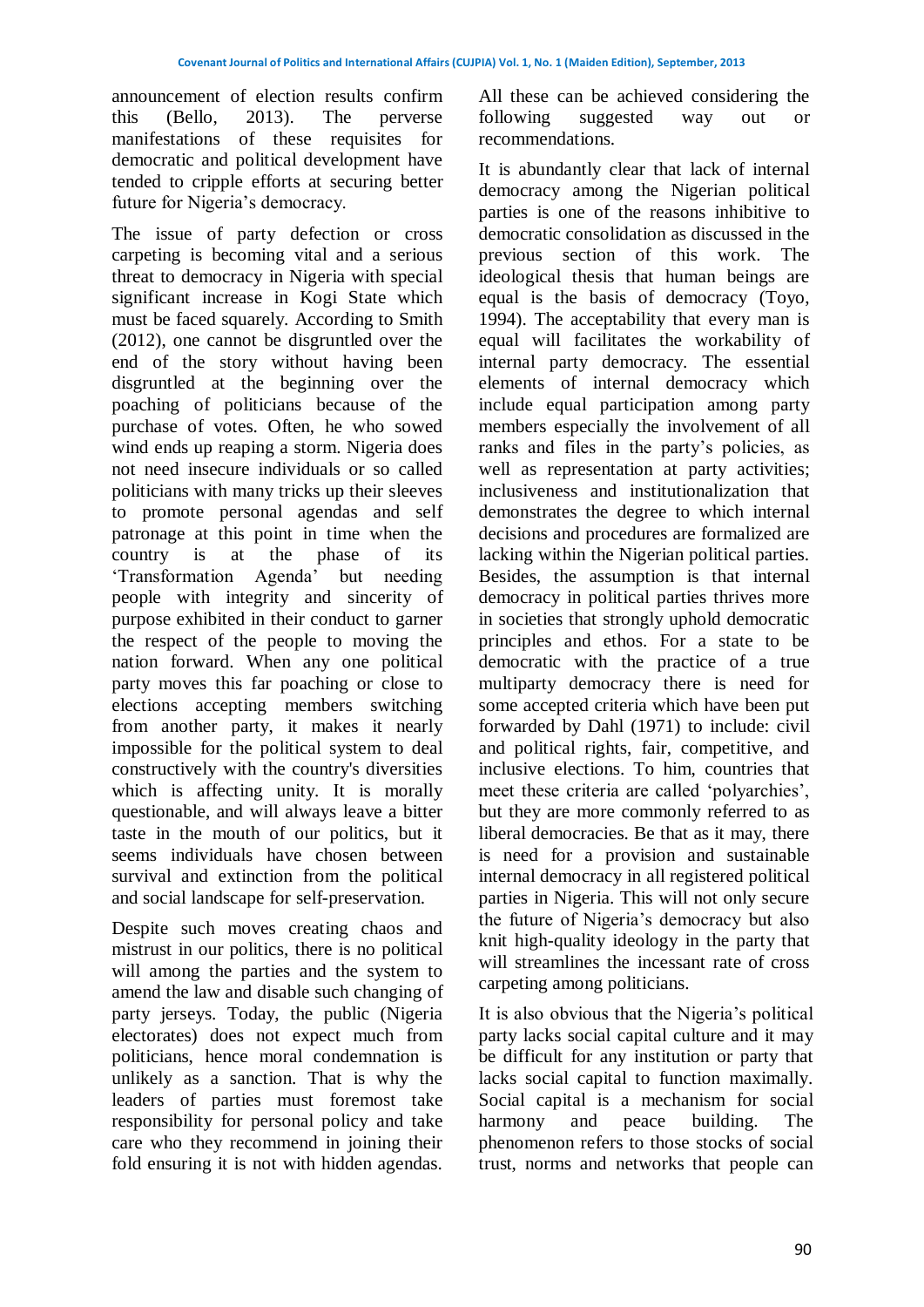draw upon to solve common problems. It also represents the degree of social cohesion in communities and associational life. The key elements of social capital include, social trust, mutual understanding, tolerance, cooperation, reciprocity and other networks of civic engagement that facilitate coordination and communication through which information about trustworthiness of other individuals and groups can flow, and be tested and verified (see Paden, 2013). Social capital describes the relations that bind communities, parties through a sharing of trust together. It also emphasizes that for an institution such as political party to be orderly and prosperous; these basic norms must be embedded in the system (Ojukwu & Olaifa, 2011). Therefore, social capital culture is advocated and recommended to be infused into Nigeria's political system most especially, the political parties. This will not only encourage people to endure their parties but also limits (if not put an end to) political prostitutions.

No doubt, multi-party democracies need multiple parties, where one serves as the ruling party and others as oppositions as alternatives or even counterforce to the ruling party. This gives electorates opportunity to vote out irresponsive government's policies and conducts and vote in a more proactive and functional one due to the presence of alternatives. This can only be effectively achieved where there are credible opposition choices. Therefore, there is need for credible, coherent and tenable oppositions not numerous vanity parties with limited support. In a country where the opposition is very strong and acceptable, there would not be need for cross carpeting because it will build up the trust one has in his/her party. Not only that, when all the political parties are credible with strong internal democracy, party defection will be discouraged and atypical. Indeed, free and fair elections have to result in two turnovers of government before a state can be properly classified as a democracy. This showcases that pluralism is sincerely working according to Huntington (1991) and that both incumbent and opposition are committed to the rules of the political game, and, above all, that parties will be willing to concede defeat if that is the wish of the people. To secure democracy, a state requires more than one party with a realistic chance of being elected. However, democracy cannot be measured by the quantity of competitors alone but the quality of these parties is equally important.

Another prerequisite to combat the negative impact of party defection and underpin the future of Nigeria's democracy is the need for strong civil society. Healthy associational activity can act as a powerful independent counter-force to prevent the state from monopolizing the political process. The corporation with and challenge the government in a multiparty democracy is an essential role of civil society. This will ensure that the public interest is paramount and that governments continue to respect the rules of the democratic process. Another related point to strong civil society is that, government should make all elective and political positions less attractive. This will discourage unhealthy competitions among the party members that might warrant party switching.

The legislatures should summon the courage to make law that will abolish state independent electoral commission from conducting local elections. And if that would not be possible, there should be a uniform state electoral commission under the constitution that will cut across all the 36 states in Nigeria. The last paragraph of section 68 (1) (g) should be amended and restructured to solve the ambiguity caused as a loopholes for politicians to defect. Proper interpretation is required on the concept of 'division'. In line with the solution to constitutional ambiguity, there is need for independent candidacy in any election. Sections 7(4), 65 (2) (b), 106 (d), 131 (c) and 177 (c) of the Constitution of Nigeria 1999, prohibit independent candidacy in elections. For a vibrant democracy, independent candidates should be allowed.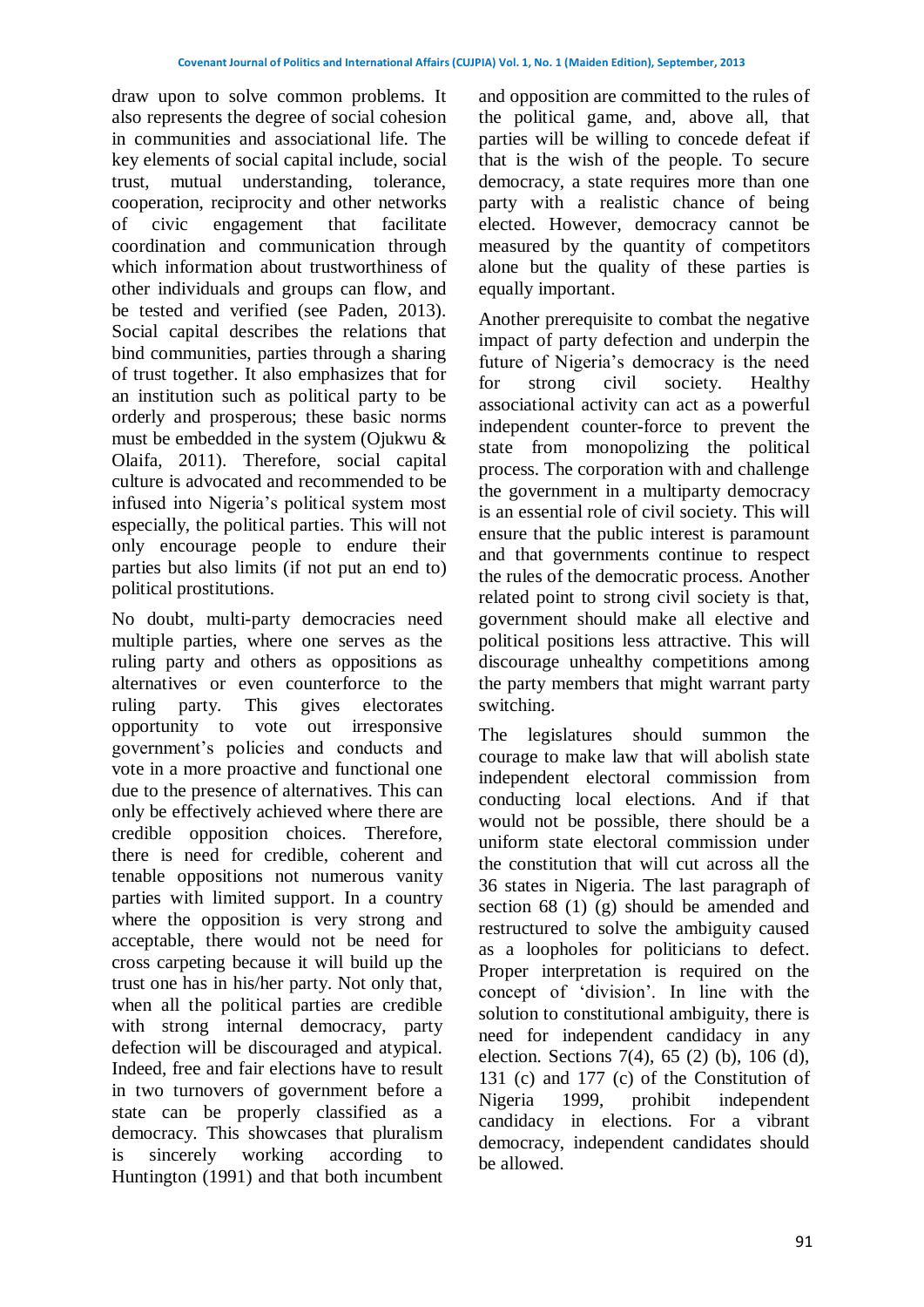There is need for a neutral state whose institutions provide a 'level playing-field' on which political parties can compete fairly. The national interest (interest of all) should be the concern of a ruling party not the interest of the party. By winning an election, a party has the right to rule through the institutions that provide a level playing ground for all citizens. The issue of winner takes all politics in Nigeria should be abolished and embrace collective responsibility. This act will help to separate state from political party in a multiparty democracy and hence help to sustain democratic regime in Nigeria. The clear distinction between the state and the ruling party is yet to emerge in Nigeria. Even at the state level most especially in Kogi state, it is difficult to separate PDP from the state government because of some political activities and appointments that do not enhance collaboration with the opposition parties. Despite the room giving to multiparty to compete in a multiparty democracy, opposition groups often do so at a clear disadvantage. To ensure longevity of Nigeria's democratic system, there is need for the ruling party to guarantee free and fair elections and avoid manipulation of electoral process. The constitutions should not be amended solely to suit the interests of the ruling party. The state resources should not be used to bolster ruling party electoral campaign. All parties should have equal access to state-owned media and in conclusion, the state security forces to strengthen democracy, and not to be used to intimidate the opposition.

Finally, every political party should uphold political culture as an ideology. All the above recommendations for democratic sustainability can be achieved through the idea of political culture. Political culture is the shared political ideas, attitudes and beliefs that bring about a society. By nature of man, all individuals have their own views and interests, but more stable societies usually have some general political principles held in common. Every individual should respect and defend the rules of the political game irrespective of party affiliation (be it ruling or opposition party) and there should be no abandoning of pluralism once in power. Also, the opposition should have respect for democracy and desist from abandoning democratic process if fail to win power. Nigeria's democracy should be linked with the liberal democratic ideology that will permeate the entire society. The respect for democracy and no deferral to a state that abandons the democratic process does not exclude the civil society. Democracy is a method of conflict resolution which is valued in institutions throughout both the state and civil society. Nigerian polity should have a replicate of this political culture if multi-party democracy is to survive.

# **References**:

- Abia, D. (2013) Jonathan Agreed to Be One-Term President—Obasanjo, Daily Independent, February 20, *[http://dailyindependentnig.com.](http://dailyindependentnig.com/)* Retrieved on May 29, 2013
- Abimbola, J.O. and Adesote, S.A. (2012) Party Internal Democracy and the Challenge of Democratic Consolidation in Nigeria, 1999-2011: A Historical Analysis *Journal of Social Science and Policy Review* Vol. 4
- Adebayo, O. (2013) Kogi Set for Make or Mar LG Poll, *http://www.compassnewspaper. org/index.php/ politics/analysis/12775* Retrieved on Monday April, 29 2013
- Aleyomi, M.B. (2010) Consolidating Nigeria's Democracy through Effective Management of Electoral Violence *Political Science Review.*  Vol.  $5(1)$ , pp.  $1 - 29$
- Aleyomi, M.B. (2012) Ethno-Religious Crisis as a Threat to the Stability of Nigeria's Federalism *Journal of Sustainable Development in Africa* Vol. 14(3), Pp. 127-140
- Aremu, F.A. and Omotola, J.S. (2006) Violence against democracy in Nigeria's fourth republic. Paper presented at the International Political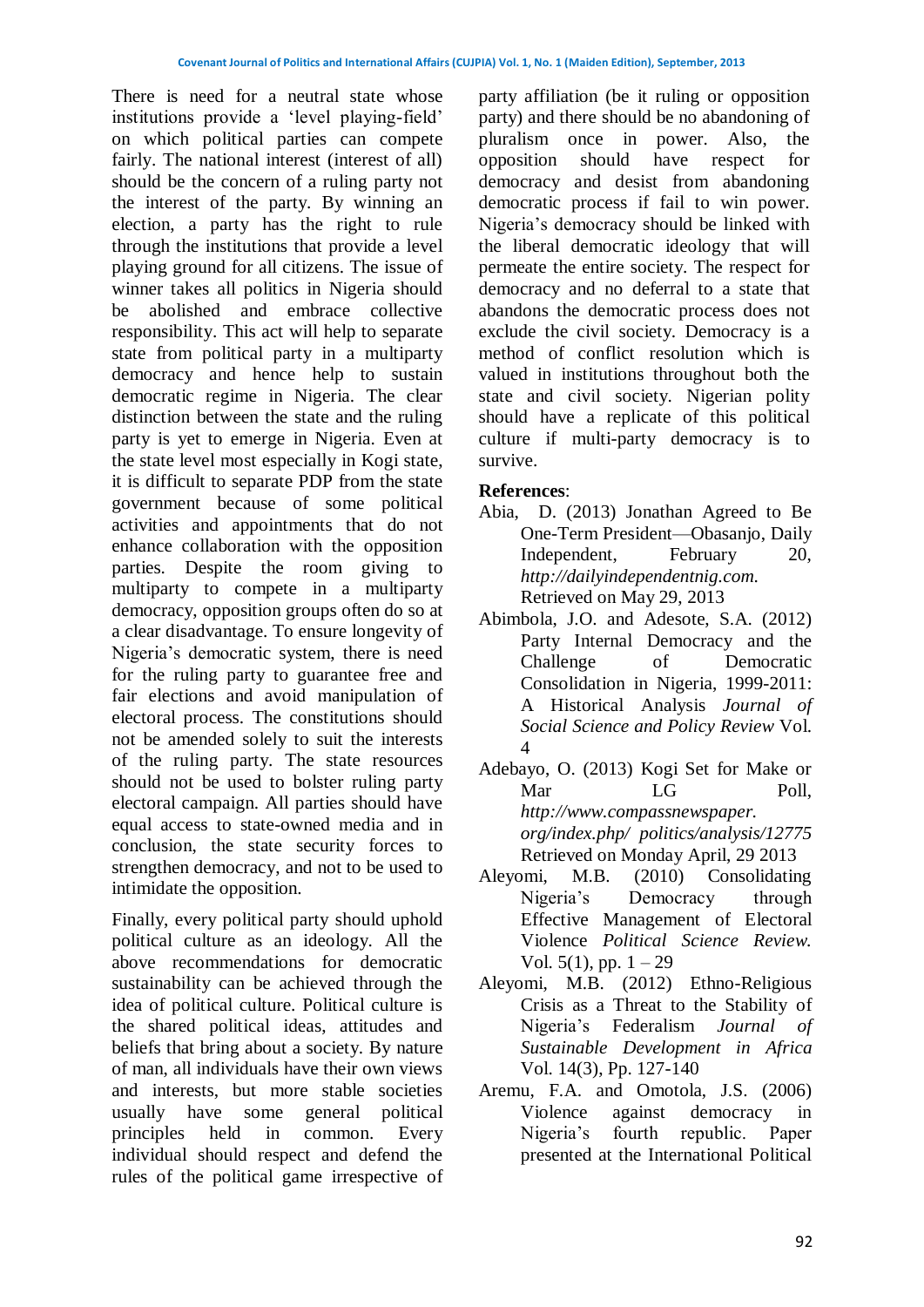Science Association (IPSA) XX World Congress, Fukuoka, Japan

- Aziken, E. (2009) Cross Carpeting, a Threat to our Democracy?, *[http://www.vanguardngr.com/2009/07](http://www.vanguardngr.com/2009/07/%20cross-carpeting-a-threat-to-our-democracy.%20Retrieved%20on%20May%2013) [/ cross-carpeting-a-threat-to-our](http://www.vanguardngr.com/2009/07/%20cross-carpeting-a-threat-to-our-democracy.%20Retrieved%20on%20May%2013)[democracy.](http://www.vanguardngr.com/2009/07/%20cross-carpeting-a-threat-to-our-democracy.%20Retrieved%20on%20May%2013)* Retrieved on May 13, 2013
- Bakare, W. (2013) Dimension to Cross-Carpeting: Kwara as a Focus. *[http://www.thewilnigeria.com](http://www.thewilnigeria.com/)* Retrieved on May 13, 2013
- Bello, U.A. (2013) Kogi PDP Primary Elections that defied Wada's Voice *[www.sundaytrust.com.ng](http://www.sundaytrust.com.ng/)* Retrieved on May 10, 2013
- Dahl, R. (1971) *Polyarchy: Participation and Opposition.* New Haven: Yale University Press
- Hoeane, T. (2008) Floor-Crossing in South Africa: Entrenching or Undermining Democracy?, *South African Journal for Political Science and Public Administration* Vol.27, No.2
- Huntington, S.P. (1991) *The Third Wave: Democratization in the Late Twentieth Century*. Norman, OK: University of Oklahoma Press.
- Kamara, A.K. (2012) Cross Carpeting or Political Defections: How big a deal is it in Sierra Leone?, *[www.sierraexpressmedia.com](http://www.sierraexpressmedia.com/)* Retrieved on May 13, 2013
- Malthora, G.C. (2005) Anti-defection Law in India and the Commonwealth, New Delhi: Metropolitan Book Co Pvt. Ltd
- Mbah P. (2011) Party Defection and Democratic Consolidation in Nigeria, 1999-2009 *Afro-Asian Journal of Social Sciences* Volume 2, No. 2.3 Quarter III
- Odum, F. (2002) Decamping and the Fruit of Fair, Weather Politics, *[www.nigerdeltacongress.com/](http://www.nigerdeltacongress.com/) dartide/decompinghtm* Retrieved on May 01, 2013
- Ojukwu, C.C and Olaifa, T. (2011) Challenges of Internal Democracy in Nigeria's Political Parties: The Bane of Intra-Party Conflicts in The Peoples Democratic Party of Nigeria, *Global*

*Journal of Human Social Science*  Volume 11

- Okolobah E.M. (2011) Cross Carpeting Politicians are not True Party Faithful, *http://community. vanguardngr.com/profiles/blogs/crosscarpeting-politicians* Retrieved on May 13, 2013
- Omotola, J.S. (2008) Democratization, Identity Transformation, and Rising Ethnic Conflict in Kogi State, Nigeria *Kasarinlan: Philippine Journal of Third World Studies* Vol. 23 (1): 72-91
- Omotola, J.S. (2009) Garrison' Democracy in Nigeria: The 2007 General Elections and the Prospects of Democratic Consolidation *Commonwealth and Comparative Politics* 47(2) Pp. 195–221
- Omotola, J.S. (2011) Electoral Reform and the Prospects of Democratic Consolidation in Nigeria, *Journal of African Elections*, Vol. 10 (1), pp. 187-207.
- Osaghae, E. E. (1999) Crippled Giant: Nigeria since Independence. Bloomington: Indiana University.
- Paden J. (2013) Midterm Challenges in Nigeria: Elections, Parties, and Regional Conflict, *Special Report* No. 334 Washington, DC: United States Institute of Peace Press, May 2013, www.usip.org.
- Robinson, F. (2010) Cross Carpeting; Not a Crime *[http://www.focusnigeria.com/cross](http://www.focusnigeria.com/cross-carpeting.htm%20Retrieved%20on%20May%2013)carpeting.htm* [Retrieved on May 13,](http://www.focusnigeria.com/cross-carpeting.htm%20Retrieved%20on%20May%2013) 2013
- Smith, S.J. (2012) Politics of Cross Carpeting from one Political Party to another is in whose Interest – Self or Country? *[http://www.sierraleoneview.com/salon](http://www.sierraleoneview.com/salone.html%20Retrieved%20on%20May%2013) e.html* [Retrieved on May 13,](http://www.sierraleoneview.com/salone.html%20Retrieved%20on%20May%2013) 2013
- Toyo, E. (1994) Crisis and Democracy in Nigeria: Comments on the Transition from the Babangida Regime. Zaria, Nigeria: Ahmadu Bello University Press Limited